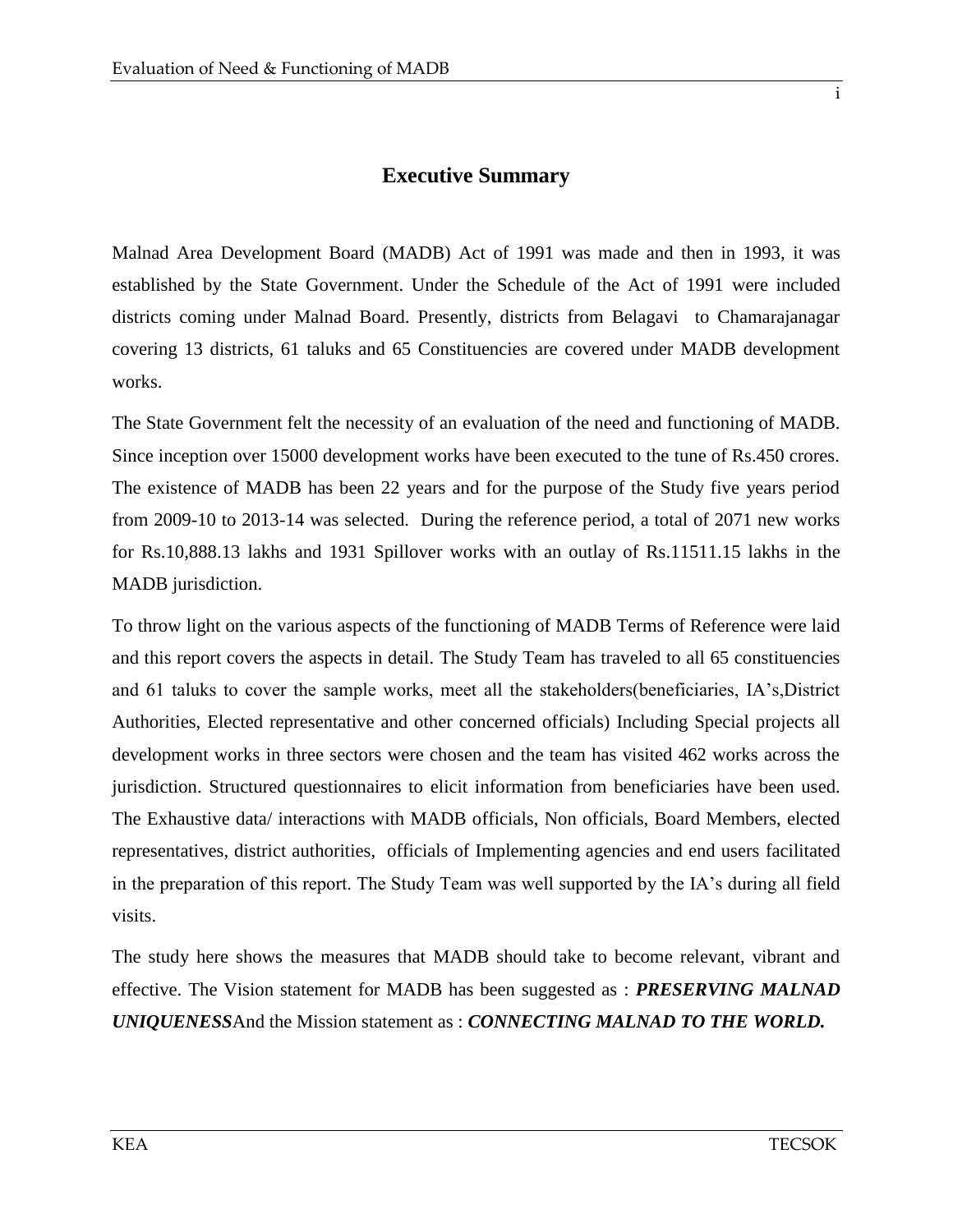With the Vision and Mission statements, the Evaluation shows that Malnad Area Development Board at Shivamogga should continue to function with measures suggested in the report which will enable the Board to be effective in reaching the development works through the elected representatives. The measures suggested will make MADB, strong, relevant and robust.

Pro-active working of MADB by preparation of long term plan with a concept "FIVE VILLAGES A YEAR" by each elected representative will bring comprehensive development in a minimum of 1625 villages .This will serve as a guide to the elected representative and felt needs of people will remain in focus and a few people influencing the decision of the works will be eliminated.

MADB has not been following any parameters for allocation of funds to each constituency. This evaluation has dealt with parameters for allocation of funds for each Constituency. The consideration given to backwardness, special needs of the regions in funds allocation has been presented which shows that 85% of the funds spent during the Study period have been for development works in rural areas. MADB has not taken backwardness of the area as a parameter / criteria in allocation of funds.

Aspects related to Constituencies which receive more share by virtue of another Constituency in the same taluk for example in Kollegal Taluk, funds of two constituencies viz., Kollegal and Hanur as against one Constituency to share the funds for development with 2-3 taluks have been dealt with. For example, Sringeri Taluk has to share funds with Koppa, N R Pura and parts of Chikkamagaluru.

The modus operandi of the administrative sanction and Technical sanctions presents the current scenario and the changes that can be incorporated to have uniformity, adherence to the Guidelines (Revised guidelines vide OM  $9<sup>th</sup>$  June 2006 for Sectoral distribution of funds) and suggestions for effective working. In the aspect of delays in giving approvals for new works, putting a time frame for completion of spill over works and caution in execution of projects to with huge fund allocation, streamlining the release of funds to different implementing agencies have been detailed.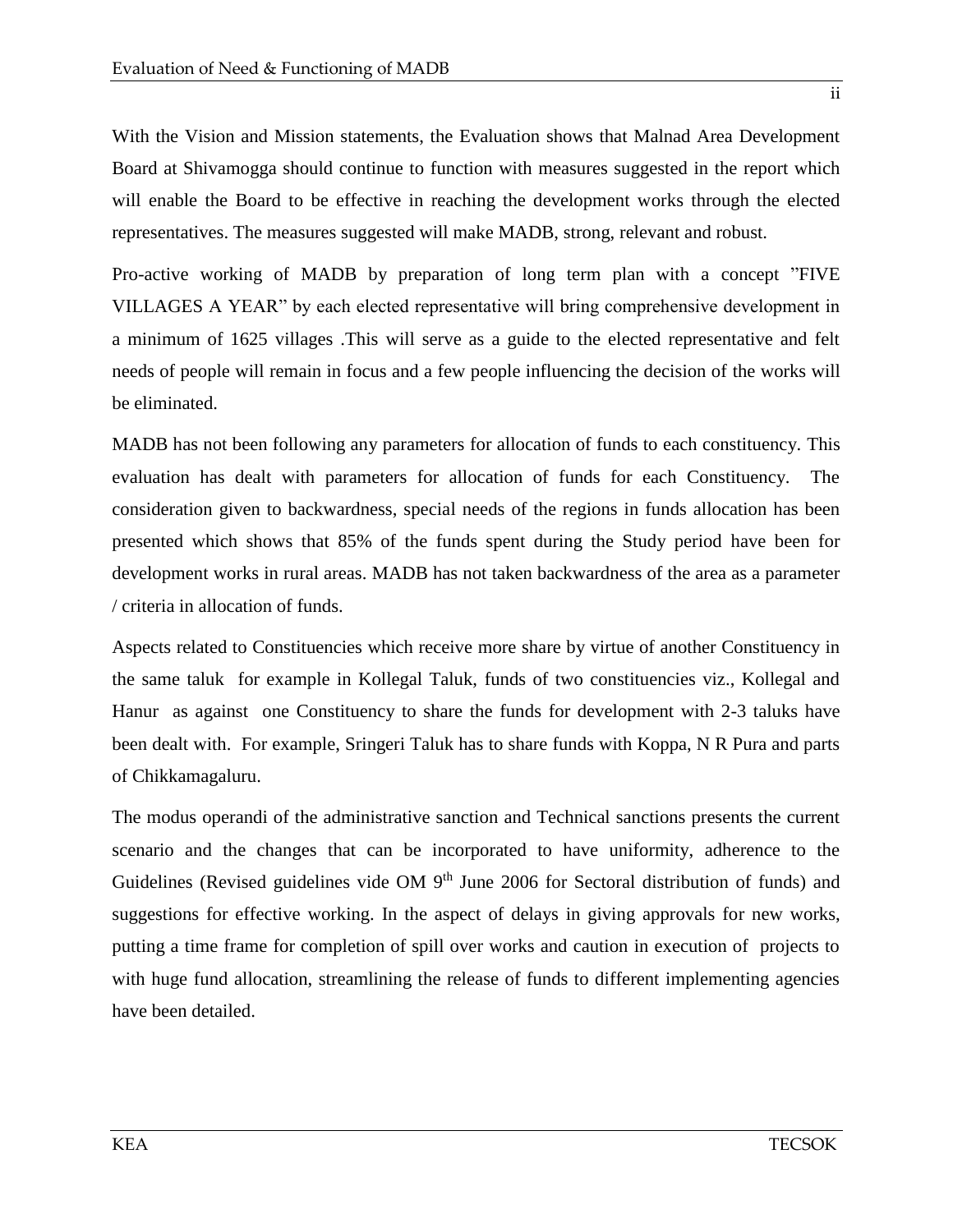The advantages and disadvantages of the main implementing agencies (PRE Division of ZP / PWD / KRIDL / Nirmithi Kendra) have been presented so that the decision to work with the competent agencies will bring uniformity, accountability and transparency in the system. With present system of working, MADB has less opportunity to coordinate ZPs / ULBs and line departments.

Majority of new development works of MADB generally gets carried forward to the subsequent year owing to non-lapsable funds of the Board. The mechanism of Monitoring of the various development works at Head Quarters and at the district level have been focused where the various existing systems can be adopted. Use of District Rural Road Plans (DRRP), implementing Gandhi Sakshi Kayaka (GSK), GPS have been covered for monitoring all development works in the vast jurisdiction, as implemented by PRE Division of ZP / PWD.

Implementing agencies namely PRED / PWD receive funds after completion / stage-wise of works by KRIDL / Nirmithi Kendra receive 75% to 80% advance along with administrative sanction before sanction of work.

Taking in to consideration that out of 2071 works executed by MADB,70-80% fall under Sector-1 comprising of roads, drainage and bridges while Sector–2 of social buildings has 25- 36% and the Sector-3 has only less than 5% funds which is a concern and the suggestion to abide by the revised guidelines 60% Sector-1, 20% for Sector-2 and 20% for Sector-3. Stand alone projects of MADB and works with convergence of funds (MP / MLA funds) have been seen. There is no uniformity in handing over asset to the local bodies / taluk / district authorities who are unaware of the works. Drinking water project (Shuddhaganga Project) in Kadur / Tarikere Constituency is remarkable.

The emphasis is on working with Co-ordination/Consultation with Zilla Panchayat and other line departments for getting convergence and completion of works which has been seen in works executed by PRE Division of Zilla Panchayat and PWD. The role of MADB in the process of implementation of development works has been highlighted and it should exercise the powers given to it by the Act of 1991.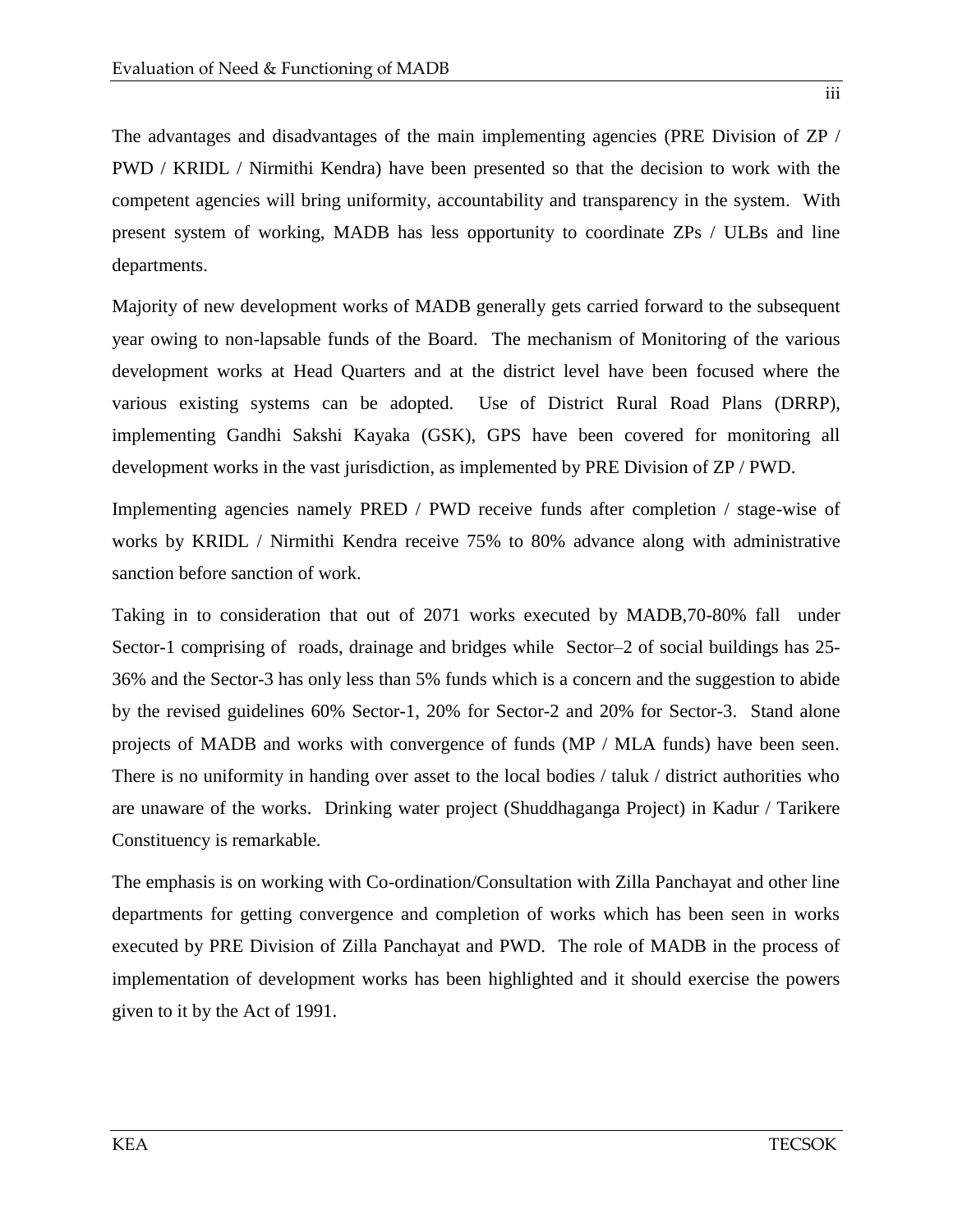No funds for maintenance ; Taluk and District level authorities unaware of MADB works; local community not trained for minimum repair / maintenance has been observed (for example: Solar Lighting of community in Sagar Constituency, Turbo Project in Sringeri, Street Solar Lighting in Yallapur). Maintenance of assets by MADB can be addressed by creation of Corpus Funds (which will include rent proceeds, difference in L1, interest accumulated by deposits in banks and difference in the release amount).

Preparation of an illustrative list of works in the three sectors with six months needs of local people for annual plan, co-ordinating with Grama Sabhas and compiling the needs of rural people and prioritizing the needs in the preparation of Five year PERSPECTIVE PLAN should be done by MADB. Making the head of the Regional Development Boards as member of DPC will facilitate pooling of funds, identification of needs and convergence

With the 73rd and 74th Amendment, the funds available with the two bodies Zilla Panchayat and ULBs are high and this should not hamper the functioning of MADB which has been created to meet the specific needs of the Malnad areas. The advantage of the huge funds availability with the two bodies, gives MADB ample scope to work in co-ordination with them and fulfill the needs of the people under its jurisdiction.

An attempt to re-define the jurisdiction has been done. It has to be accepted that with passage of time, changes creep in and have to be taken in to consideration. The data related to forest areas, rainfall for a decade in the districts under the jurisdiction, slope, population density have been studied and taluks which can be kept out of MADB jurisdiction have been presented in a map. Though this study has kept taluk as the base for re-defining, it would be precise if Hobli as base is taken for re-defining the jurisdiction. The re-defined jurisdiction also throws light on why and when the urban areas and the Coastal taluks can be kept out of MADB jurisdiction.

The Evaluation team has held discussions with all the stake holders and visited 462 works executed by MADB through different implementing agencies. Based on the field observations and discussions held with the officials of MADB head Quarters, works which have well executed and appreciated by people, works which have been incomplete, works which do not serve the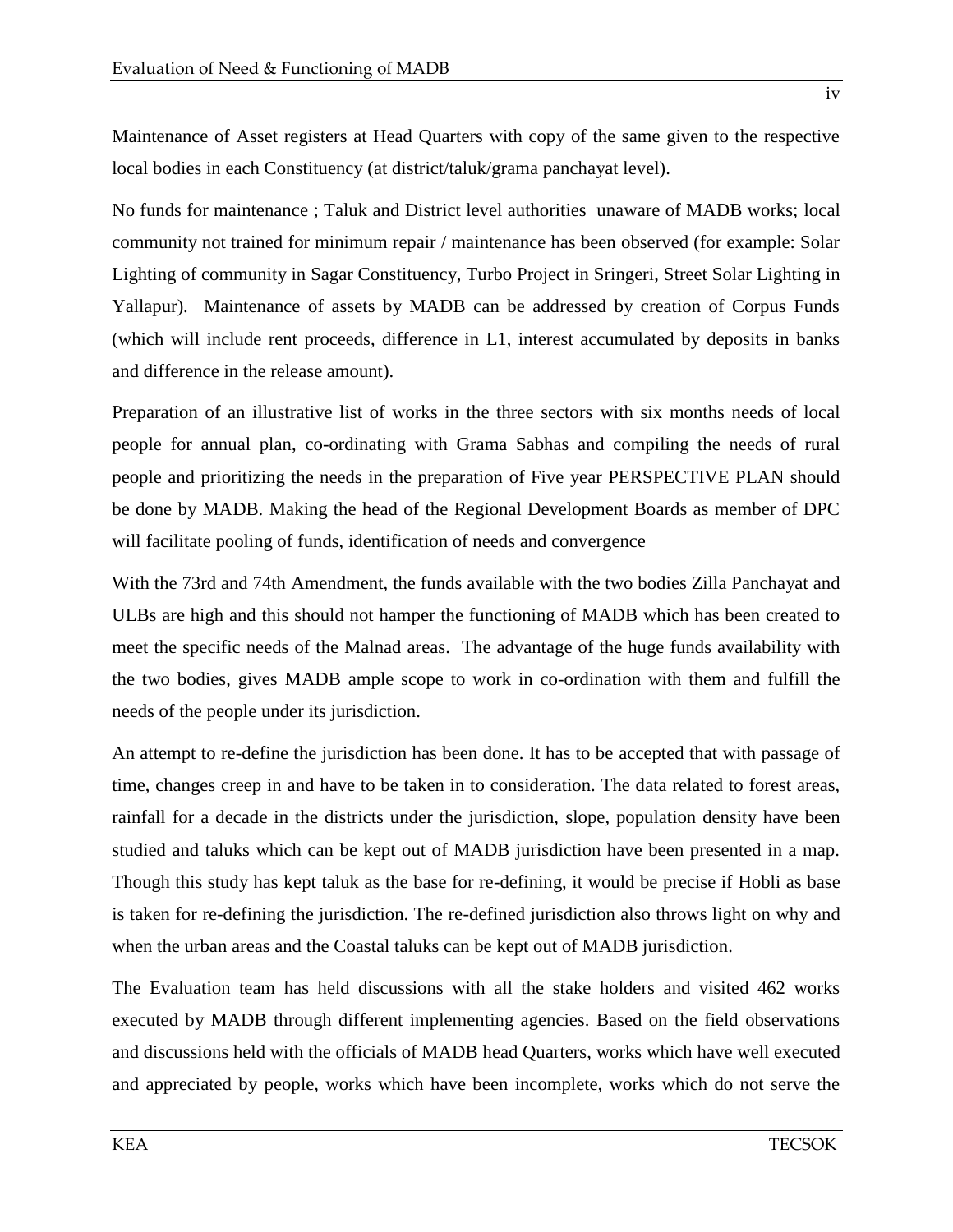purpose, works which needs intervention for completion, works which have been closed for lack of maintenance have all been visited.

During the field visit, the study team has visited special projects including hanging bridges, foot and minor bridges drinking water, which have been beneficial to local people In this report, works which have been appreciated in three sectors are covered and all works visited will be compiled and submitted as Case Studies of MADB in the category as mentioned above.

It can be seen, MADB development funds have created community /tangible assets. Funds under SCP/TSP have well utilized for the benefit of targeted beneficiaries.

Implementing Agencies PRED / PWD were maintaining separate MADB accounts (during the previous system where advance was given by MADB).

Presently KRIDL / Nirmithi Kendra receive 75 to 80% advance amount estimate of development work. The said IA's deposit MADB funds in their main account. The interest accumulated by the advance amount is not ploughed to development works.

The IA's KRIDL and NK have utilized Rs. 524 lakhs towards establishment expenses. This amount is equivalent to four years establishment cost of MADB or 65 works of Rs.8.00 lakhs each. Statutory obligations are hampered with implementing agencies KRIDL / Nirmithi Kendra drawing advance amount and not closing the accounts financially.

The role of MADB in following the Guidelines for Implementation of works and the deviations observed have also been presented for Eg: Sectoral distribution of funds to three sectors have not been complied. An exercise to bring amendments to the Act of 1991 has been done. The Act under Section-8 states that the Members of the Board meet once in every three months with a quorum of 20 as against only one meeting per year during our study period with an exception of two meetings in one of the year with attendance of 25 to 50.

The Amendment modification is to have a minimum quorum of 65 for one representative per Constituency. Section-10 of the Act says, the formation of Implementation Committee with senior most officials from the line departments and meeting to be held once a month. Since ,inception, this Committee has not been formed and hence the importance of having the Implementation Committee with a Technical wing with second line of officers of State who